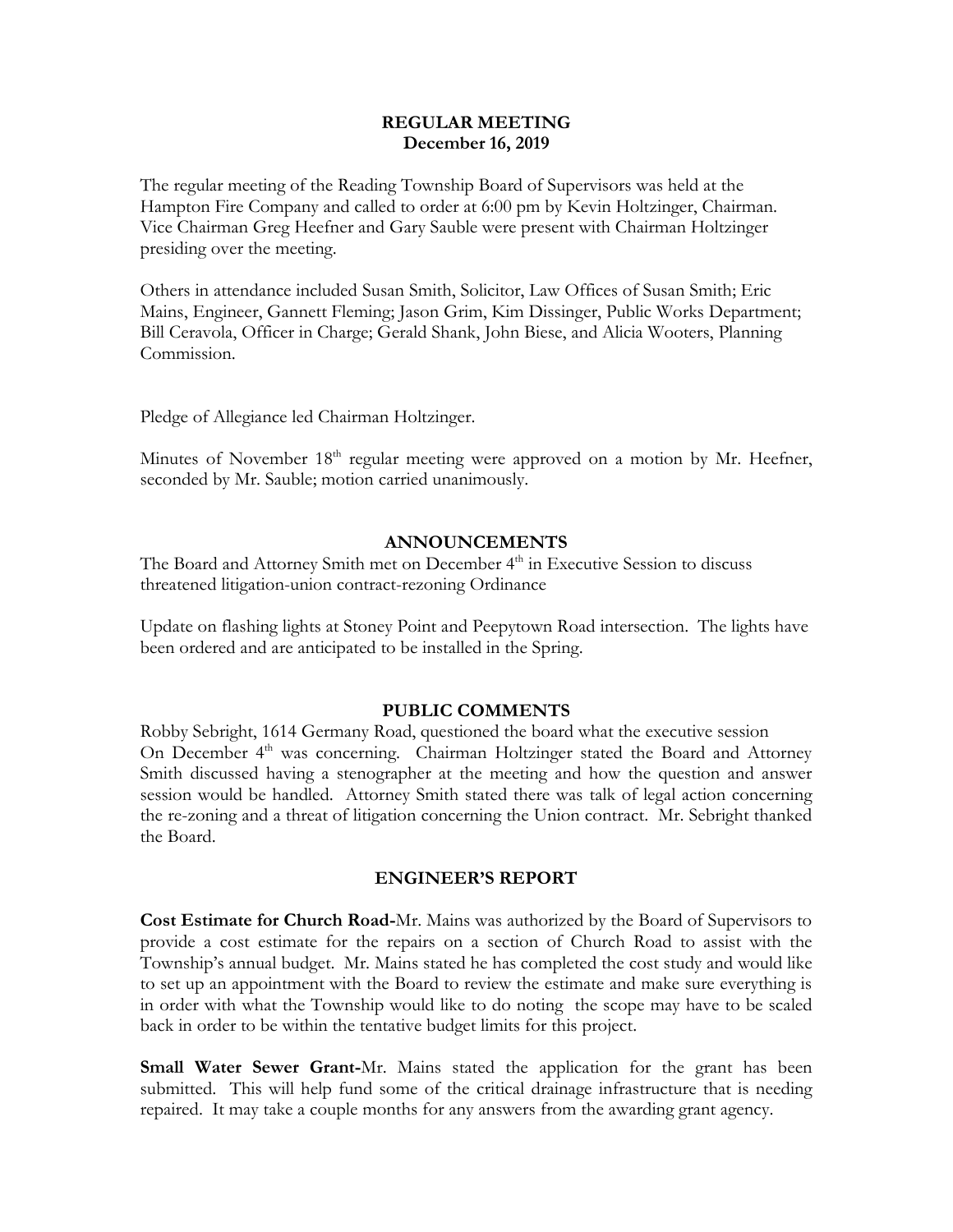**Geo-Technical Proposal for Church Road-**Mr. Mains stated the method that will be used to repair Church Road is known as a full depth reclamation. This requires milling up the road and mixing it with cement than lay it back down again as a new road base. The new road will then be laid on top of that. Geo- Technology Associates (GTA) will develop a mix design. Mr. Mains feels this Company will be able to perform the work at a lower cost that his Company would be able to. Mr. Sauble made a motion to authorize Mr. Mains to have GTA perform the work needed on Church Road, second by Mr. Heefner; motion carried unanimously.

**Right of Ways-**Mr. Mains was asked by the Board to look at some right of ways in the Township to make sure everything is in order. He has contacted Hanover Land Services to help with the surveying. Mr. Heefner made a motion to have Hanover Land services to proceed with the surveying, second by Mr. Sauble; motion carried unanimously.

**Dollar General Bond-**Mr. Mains and Mr. Wilt received a request from Dollar General for a bond reduction. Mr. Mains is requesting approval from the Board to process the requested bond reduction (as is required by the municipal planning code). This will require that Mr. Mains do a field review to confirm everything that he is being told is completed is in fact done. Mr. Heefner made a motion to approve Mr. Mains to perform a field review of Dollar General, second by Mr. Sauble; motion carried unanimously.

### **BUSINESS MATTERS**

# **Shawn Berkebile & Ken Kuhn**

### **United Hook & Ladder-Hampton Ball Fields**

Mr. Kuhn stated United Hook & Ladder would like to offer the Ball Fields to the Township. It is currently split into five parcels. Mr. Kuhn stated they received an estimate to combine the five parcels into one and re-subdivide with United Hook & Ladder retaining approximately three acre's and the Township with approximately seven acres. Mr. Kuhn is asking the Board to waive the application and review fee's in the sum of \$2450.00. Mr. Kuhn stated the cost of combining the five parcels and subdividing would not exceed \$4735.00. United Hook & Ladder is requesting the Township pay half, \$2367.50, of this cost. Brandon Danner, Bermudian Ball League, stated he is in support of the request. Emmert Hartzell stated the ballfields are a tremendous asset to the community. Mr. Hartzell would like there to be a Recreation Committee.

Mr. Berkebile stated their priority has always been the kids.

Randal Hoover stated his kids and grandkids played ball on those ballfields.

Jack Edmundson also supports the request.

Mr. Heefner made a motion to accept the United Hook & Ladders Proposal and pay \$2,367.50 and to waive the Township and review costs, seconded by Mr. Sauble; motion carried unanimously.

### **Pennsylvania Municipalities Pension Trust Act 44 Disclosure Form**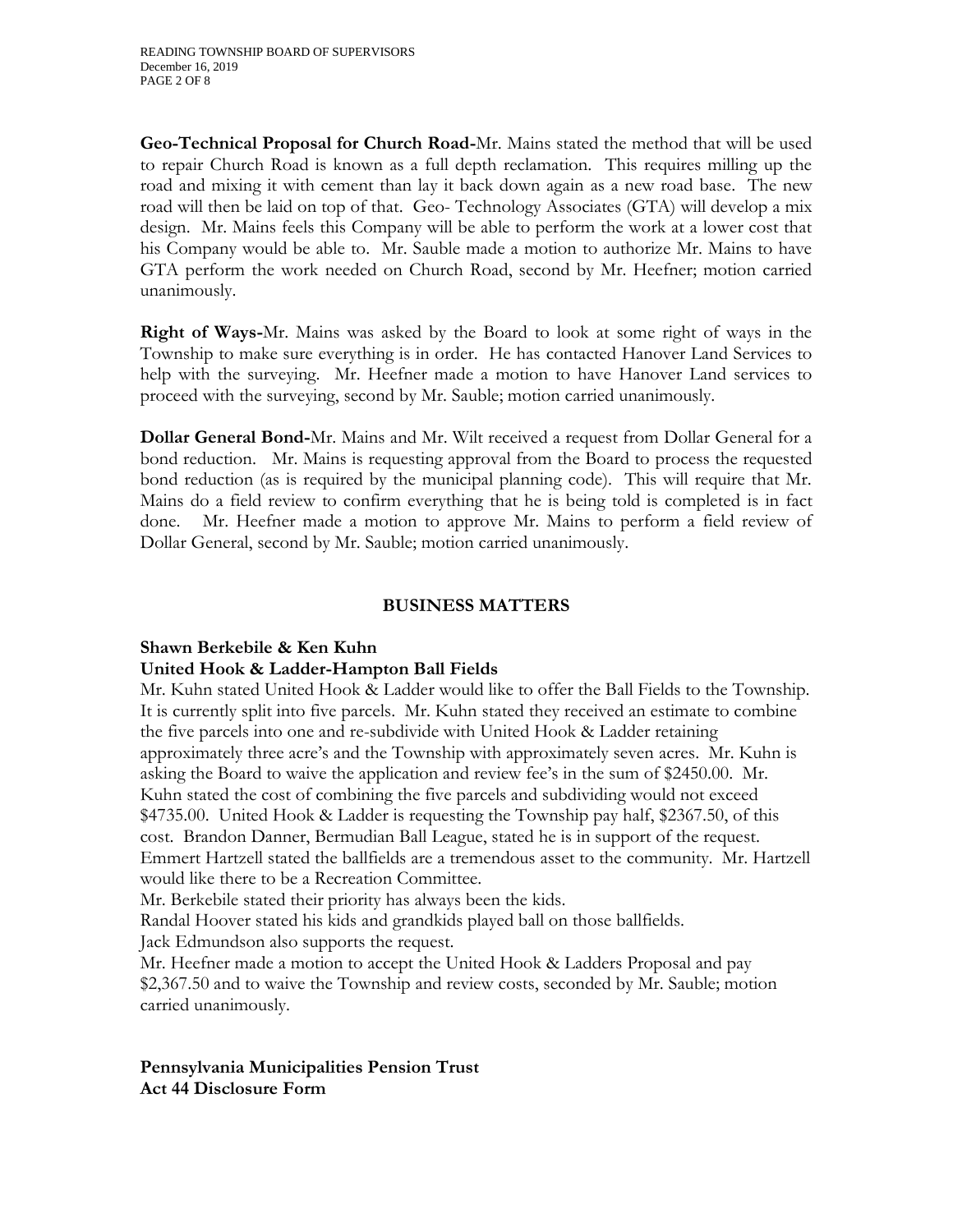Motion was made by Mr. Sauble to adopt the Municipal Pension Disclosure Statement for 2019 for both the Employee Pension Plan and the Police Pension Plan. Second by Mr. Heefner; unanimously carried.

### **Question and Answers Concerning Rezoning**

**Jack Edmundson-508 Lake Meade** Dr. questioned the Board if it is fair to say that one of the motivations for the re-zoning was for a retirement plan. Attorney Smith stated anyone can make a private request for zoning.

**Jerry Shank-**Mr. Shank stated the original idea of the re-zoning were that some of the properties had two different zones. Hampton Plains and Hampton Heights were built under old Ordinances. The Planning Commission wanted them to comply with the Ordinance. Mr. Shank spoke to the Tax Assessment Office and questioned them as to if the zoning is changed from R-1 to R-2 if their taxes will increase. Mr. Shank stated they will not increase if you do not change the use.

**Paul Beadle-40 Long Street Dr.**, questioned the Board, if taxes are not the reason for rezoning, what is the purpose if the landowners do not want their land re-zoned? Chairman Holtzinger stated that Mr. Shank is correct he also spoke to Darrel Crumb, Director of the Tax Assessment Office.

**Harold Ruppert-2375 East Berlin Rd.** stated Hampton Heights is located behind his property, if that are gets rezoned are, they going to be able to downsize their lots? Chairman Holtzinger does not think they would be able to downsize lots. Mr. Rupport did not agree. Mr. Ruppert stated he had heard the lots would be downsized from a half of an acre to a quarter of an acre. They then plan on building townhouses and Kinsley Construction will be backing this project. Mr. Ruppert is not in favor of the re-zoning.

**Donna Nace-3381 Hunterstown Hampton Rd.** Ms. Nace stated her property is one that is zoned two different ways. Ms. Nace would have liked to have been notified her property was being re-zoned so she could have expressed her comments. She stated because her property was split, she put half of it in clean and green.

**John Beise, Chairman of the Planning Commission**-Mr. Biese stated the line dividing her property between zones was a mistake that happened in 2009 or 2010. That is the reason they are reviewing it now. He stated there was a review meeting. Ms. Nace stated she was not notified of the meeting. Chairman Holtzinger questioned Mr. Beise as to who should have notified the property? Mr. Beise stated it should have been handled the same as the Public Hearing.

**Matt Spahr-100 Schofield Dr., 17**Why does the Board feel it is necessary to change from Land Conservation to Agricultural Conservation? Mr. Heefner stated the Board was going off the recommendations given to them by the Planning Commission. Mr. Spahr then questioned the Board as to what the differences are between the two. Mr. Heefner stated from his understanding it is the number of parcels you can split off on that land. Chairman Holtzinger stated one is more restrictive than the other. Mr. Spahr also questioned the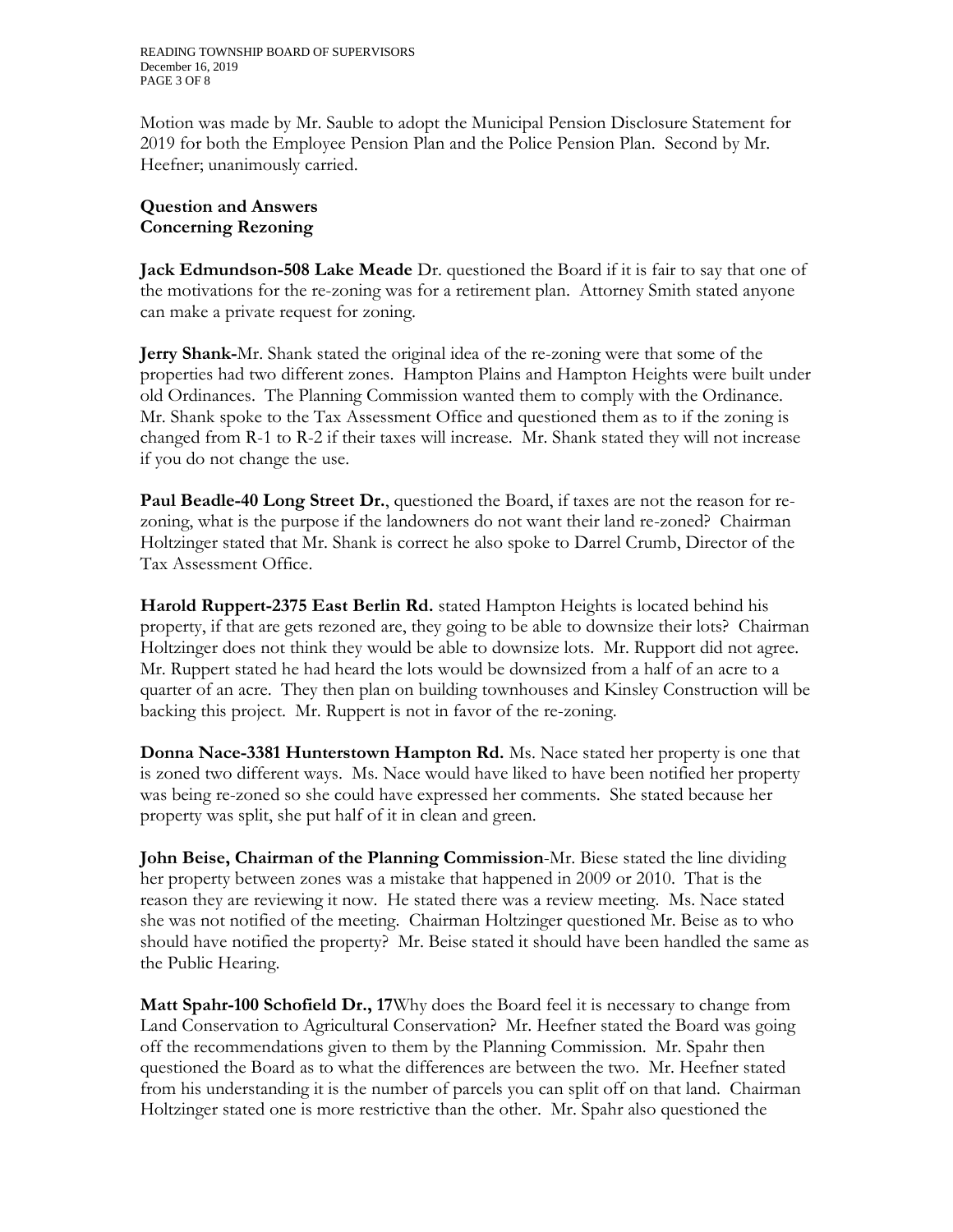Board members if there is any direct interest or conflict in the re-zoning. Mr. Sauble and Mr. Heefner responded there is not. Mr. Spahr also asked if the Commercial zoning passes who is paying the cost. Attorney stated it is a legislative process, the whole township bears the cost.

**Wes Thomson**-**170 Stoney Point Rd.,** If the commercial industrial is passed, if it is a large company that uses a large amount of water, where will the water supply come from? Mr. Mains stated at this time there is not a specific proposal but, if a developer would want to develop the land, they would provide the Planning Commission and eventually the Board a water study. It would also have to go before the state.

**Ronald Beck, 1180 North Browns Dam Drive-**Mr. Beck stated, he has sat and listened to the residents stating they do not want their property re-zoned; how can the Board possibly do that without their request? He also questioned the Board how may are elected officials? Chairman Holtzinger stated they did not make the recommendation and they did not act on the re-zoning yet. Mr. Beck stated if the taxpayers bear the cost of the re-zoning, what is their benefit? Mr. Heefner stated he does not see a benefit unless something is built. Mr. Heefner then asked Mr. Beck why it matters if they are elected officials or appointed. Mr. Heefner and Mr. Sauble both volunteered to step into the vacant positions. He stated they are both employed to do the same duties as an elected person.

**Alicia Wooters**, **Planning Commission**-Ms. Wooters stated the Board keeps throwing the Planning Commission under the bus and saying it was all the Planning Commission. Ms. Wooters stated they were not alone in this and there were two Supervisors at five of the meetings where it was discussed what was going to happen. She also thanked the Board for the question and answer period, but she would like to know why it was not done before the public hearing. Chairman Holtzinger disagreed with Ms. Wooters. He stated the Board of Supervisors were thrown under the bus. Chairman Holtzinger stated he knew the Board could not vote at the public hearing because some of the property owners were not notified about the re-zoning of their property. Ms. Wooters state the Planning Commission does not legally send out notifications the Board does.

**Gail Bixler, 35 Holly Court**-Questioned the Board as to when they will be voting on the re-zoning? Chairman Holtzinger extended an invitation to the Planning Commission to meet on December 23rd with them and any landowner that is not happy with the way their zoning is being presented. Chairman Holtzinger stated it will not be voted on this year and it will have to be done at a public meeting.

**Alan Jenkins, 231 Jessica Dr.**-Mr. Jenkins apologized to Ms. Nace for not being notified concerning the re-zoning and questioned the Board as to whether certified mail can be sent in the future.

**Nancy Zumbrum, 5646 Carlisle Pike**-She stated her land was re-zoned years ago and she was never notified. Ms. Zumbrum addressed the appointed officials that are friends of Chairman Holtzinger, she stated it is not right and why not wait till we have a new Supervisor. Chairman Holtzinger stated it will not be voted on until next year.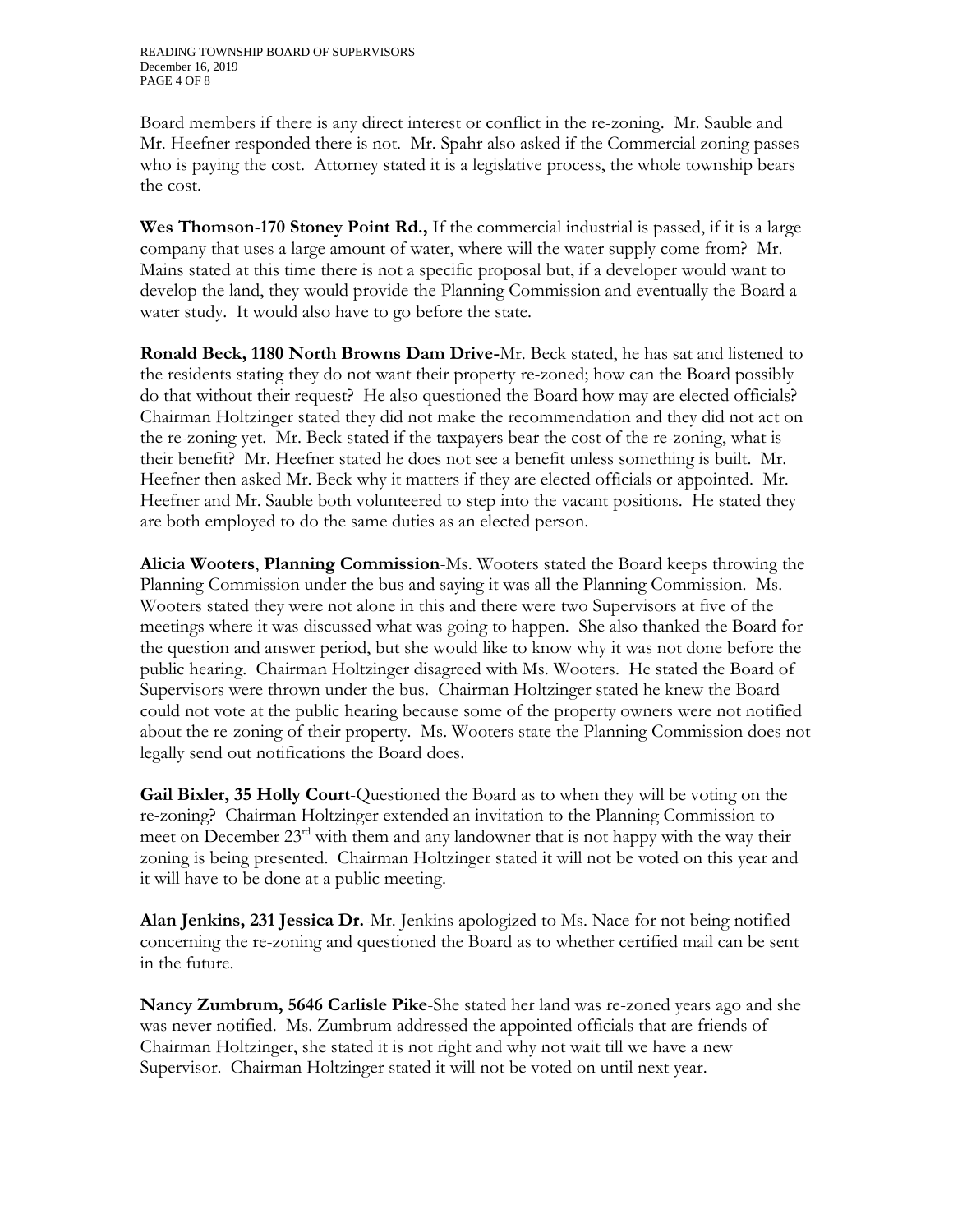**Chris Matz, 2355 E. Berlin Road**-If you zone something Commercial Industrial, do you have to have a balance by re-zoning something else the same? Mr. Mains stated, not typically. Mr. Matz then asked if a property is zoned Commercial Industrial if the properties surrounding will also have to re-zone? Mr. Mains stated not in his experience that you get forced into changing a zoning on an adjacent property.

**John Beise, Chairman of Planning Commission**-Mr. Beise stated it was the Planning Commissions understanding that they were going to have a public hearing where everyone would get to comment and they would have plans that they could look and review them and make changes if necessary. They had no idea that there would be a hearing scheduled for December  $9<sup>th</sup>$ . Mr. Sauble stated that there were at least two Planning Commission members at each of the Board's meetings where the meeting was scheduled.

**Dana Shuman, Planning Commission**-stated she to feels thrown under the bus. Ms. Shuman stated Chairman Holtzinger did attend one of the Planning Commission with donuts. Ms. Shuman felt as she was being bullied through this whole process.

**Irene Donnely,5649 Carlisle Pike**-stated when Rutters was built her property was re-zoned commercial and she found out after the fact. She questioned the Board as to who is responsible for notifying the residents of their land being rezoned. Attorney Smith explained the process.

**Rebecca Ruppert** -**2375 East Berlin Rd.** stated she came home from work one day and the sign was in her yard and she did not ask for her land to be rezoned.

**Frank Taylor, 248 Jessica Dr., s**tated in Hampton Heights there are signs in some of the lots, are they some of the properties that are being re-zoned. Attorney Smith stated wherever the signs are posted is one of the 34 properties that are being re-zoned.

## **Discussion on Rezoning Changes**

Mr. Heefner made a motion to make no changes to the zoning at this time until the Board has a chance to sit down with the Planning Commission and residents on January 6<sup>th</sup>, 2019 at 6:30 pm, that were not notified of the zoning change, second by Mr. Sauble; motion carried.

## **EMS Service Agreement**

Steve Rabine, United Hook and Ladder Fire Chief questioned the Board on the agreement between Northeast Adams EMS and Reading Township. Mr. Rabine had some concerns with some of the points in the agreement. Chairman Holtzinger made a motion to table the agreement, second by Mr. Sauble; motion carried unanimously.

## **On-Lot Disposal System Approval of Septic Haulers**

The Board of Supervisors is required to approve a list of qualified septic haulers for residents. Reading Township received eight applications. Mr. Sauble made a motion to approve the following septic haulers for Reading Township, Mr. Heefner seconded, motion carried unanimously: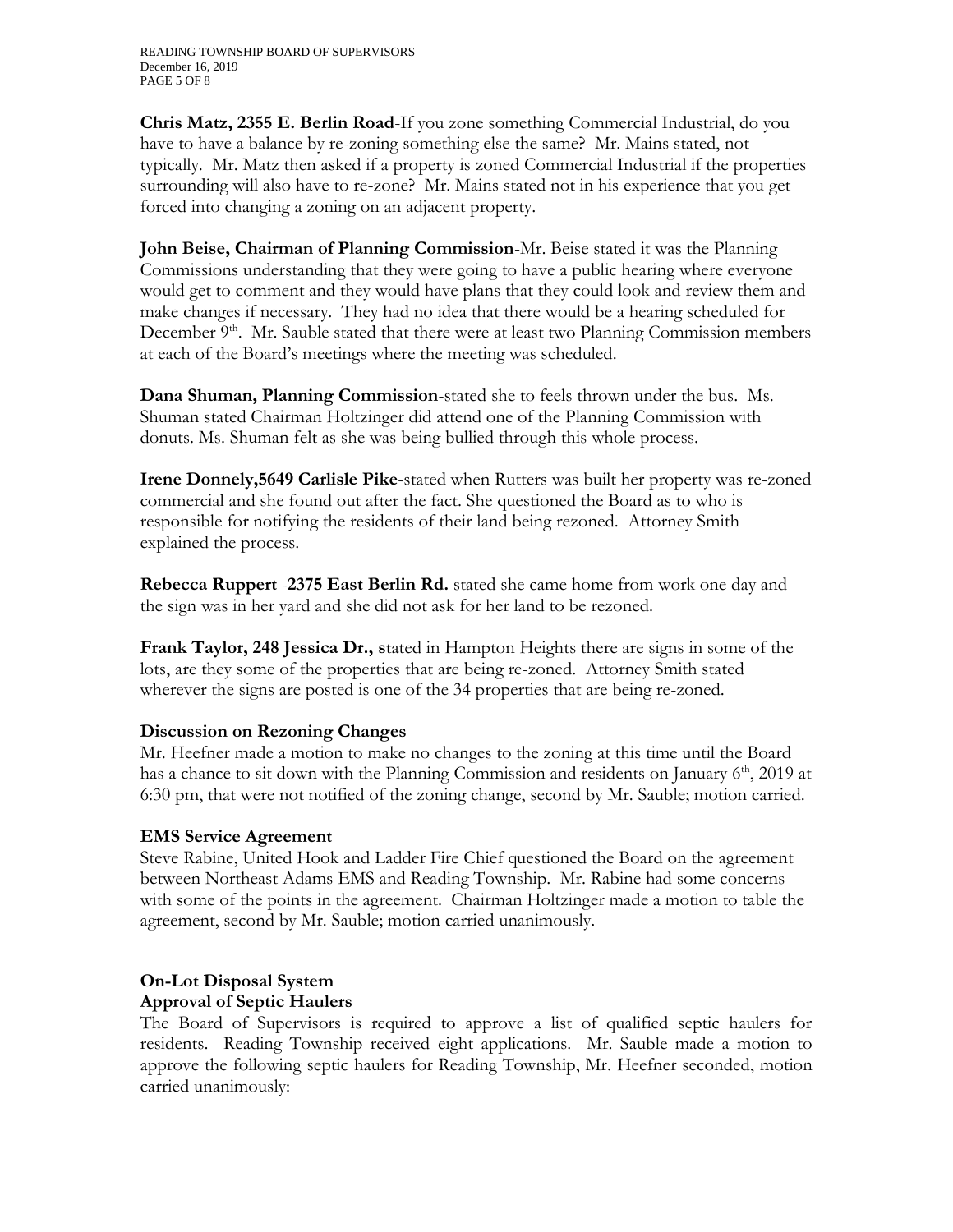READING TOWNSHIP BOARD OF SUPERVISORS December 16, 2019 PAGE 6 OF 8

Herrick Septic Dillsburg Septic 3772 Baltimore Pike 516 Range End Road Littlestown PA 17340 Dillsburg PA 17019 717-359-7851 717-432-9704

Smith's Sanitary Septic Service Pecks Septic Service 124 Baltimore Street 68 Pine School Road Hanover, PA 17331 Gardners, PA 17324 717-637-5630 717-486-5548

Youngs Sanitary Septic Service Frederick M. Shealer Septic PO Box 704 510 Hunterstown Road Dillsburg, PA 17019 Gettysburg, PA 17325 717-337-3999 717-334-3565

717-465-0455 717-633-1900

Ross Excavating Precision Paving & Septic 633 Hobart Road 800 Torway Road Hanover, PA 17331 Gardners, PA 17324

#### **2020 Planning Commission Meeting Dates**

The 2020 meeting dates as presented where approved on a motion by Mr. Heefner, second by Mr. Sauble; motion carried unanimously.

#### **RESOLUTION**

Resolution 2019-22 Tax Levies for 2020 was approved on a motion by Mr. Sauble, Second by Mr. Heefner; motion carried.

Resolution 2019-23 Budget Resolution for 2020 was approved on a motion by Mr. Sauble, Second by Mr. Heefner; motion carried unanimously.

Review Right to Know Policy-Attorney Smith recommended to the Board of Supervisors a proposed policy for the administration of the right to know law. This will be discussed at a later meeting.

### **TREASURER'S REPORT**

The Treasurer's Report for the month of November was approved pending audit on a motion by Mr. Heefner, seconded by Mr. Sauble; motion carried unanimously.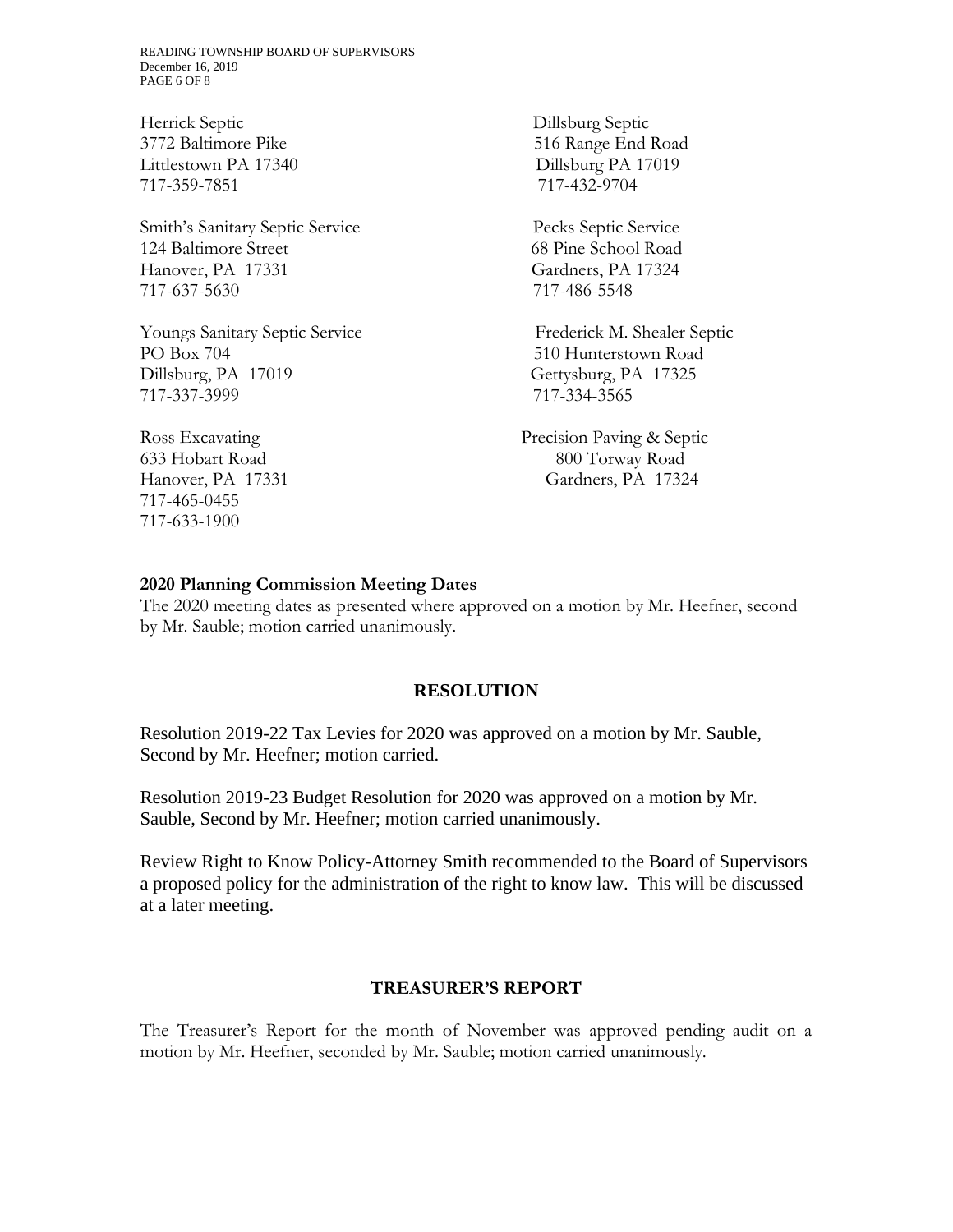### **ADMINISTRATIVE REPORT**

The Board acknowledged receiving reports from the Police, Public Works, Zoning/Code Enforcement Officer and Building Inspector, Emergency Management and Northeast Adams Fire & EMS for the month of November and Lake Meade Fire and Rescue Audit Report.

### **Police Report**

Officer in Charge, Bill Ceravola supplied the Board with a detailed report of the Officer's time for the month of November. Officer Ceravola stated himself and Officer Morehead had driven 1592 miles. The Officers were in Lake Meade 22 times. There were 101 calls, 24 traffic stops, 15 traffic citations, and 9 warnings.

## **SOLICITOR'S REPORT**

### **Proposed Ordinance to Vacate Baker School Road**

Attorney Smith stated Bakers School Road is a non-thru road which does not serve the public but is a sole point of access for one improved property. Mr. Heefner made a motion to approve the process of notifying the effected property owners and publishing the notice for enactment int the paper for the January  $20<sup>th</sup>$  Board of Supervisors meeting, second by Mr. Sauble; motion carried unanimously.

### **Proposed Lake Meade Stop Signs Ordinance**

Attorney Smith stated there has been a request to post stop signs at McClellan Drive and Curtis Drive in Lake Meade. Mr. Mains, Township Engineer, has completed a stop analysis to support this Ordinance. Mr. Mains stated it is currently a four-way intersection and two currently are stop controlled. The Homeowners Association will be responsible for purchasing and posting the signs. Mr. Sauble made a motion to approve the Ordinance, second by Mr. Heefner; motion carried unanimously.

### **Signage for Hampton Heights**

Attorney Smith stated the office staff has contacted her concerning an Ordinance for the setting of stop intersections, speed limits and parking restrictions for the roads that have been dedicated and accepted by the Township. Attorney Smith will have the drafted Ordinance based on the information that was offered to her for the Board at the next Board of Supervisors meeting on January  $20<sup>th</sup>$  for consideration.

### **Fire Damage at 505 Peepytown Road**

The property located at 505 Peepytown Road has recently been sold. The Township received a check from the insurance company after the fire to hold in escrow for clean up in the event the property owner does not clean the property the Township will then use that escrow money to clean the property. If the owner cleans the property, the check in escrow will be returned to the insurance company.

### **Comcast Negotiations**

Attorney Smith stated various Townships went together and hired Salzman Hughes to help negotiate a comcast agreement for the provision of cable services in the Township.